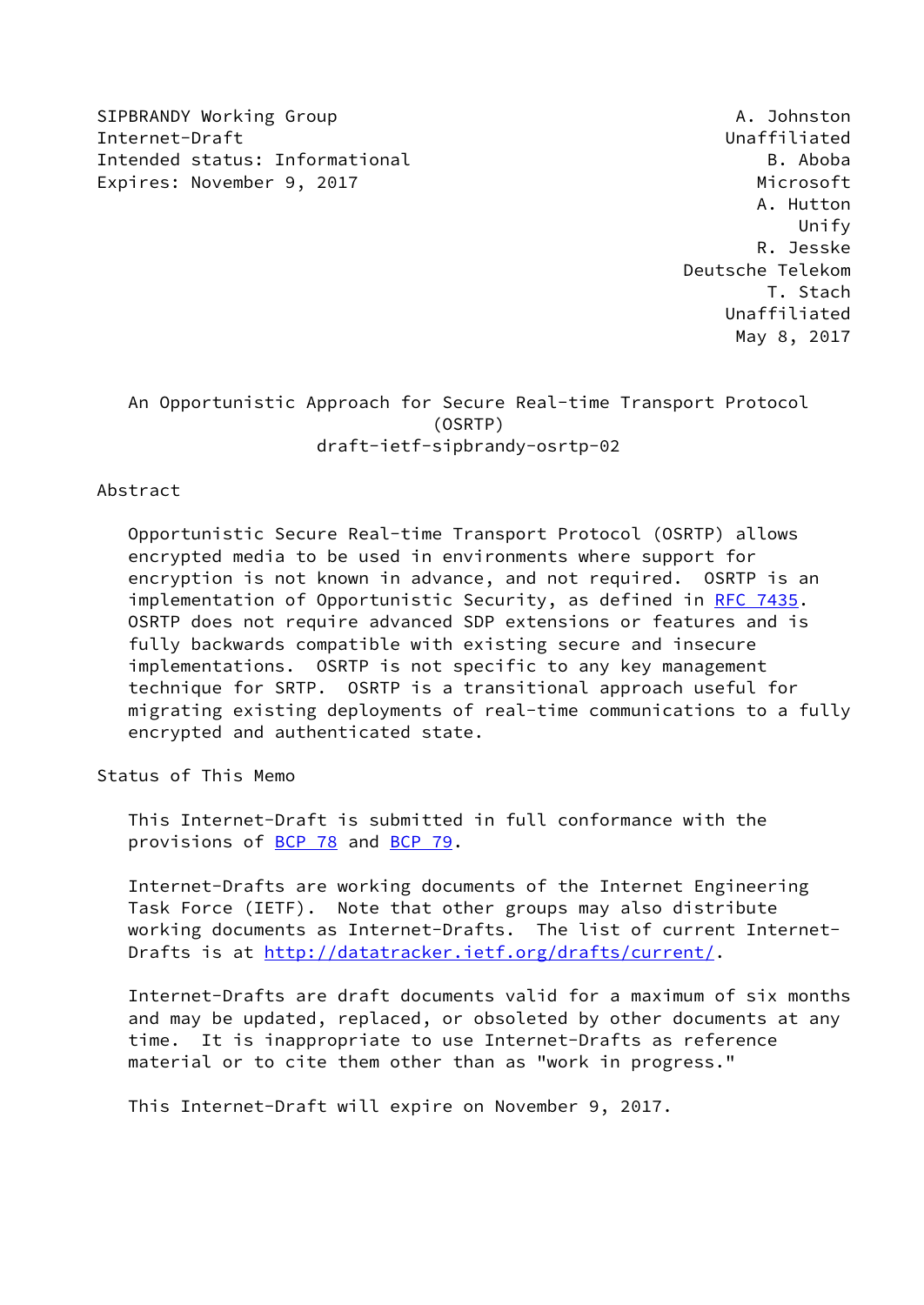<span id="page-1-1"></span>Internet-Draft **OSRTP** OSRTP May 2017

Copyright Notice

 Copyright (c) 2017 IETF Trust and the persons identified as the document authors. All rights reserved.

This document is subject to **[BCP 78](https://datatracker.ietf.org/doc/pdf/bcp78)** and the IETF Trust's Legal Provisions Relating to IETF Documents [\(http://trustee.ietf.org/license-info](http://trustee.ietf.org/license-info)) in effect on the date of publication of this document. Please review these documents carefully, as they describe your rights and restrictions with respect to this document. Code Components extracted from this document must include Simplified BSD License text as described in Section 4.e of the Trust Legal Provisions and are provided without warranty as described in the Simplified BSD License.

## Table of Contents

| 1.1. Applicability Statement 3                                    |  |  |  |  |
|-------------------------------------------------------------------|--|--|--|--|
|                                                                   |  |  |  |  |
| $\underline{3}$ . Definition of Opportunistic Security for SRTP 3 |  |  |  |  |
|                                                                   |  |  |  |  |
|                                                                   |  |  |  |  |
|                                                                   |  |  |  |  |
|                                                                   |  |  |  |  |
| 7.1. Normative References 5                                       |  |  |  |  |
| 7.2. Informative References 7                                     |  |  |  |  |
|                                                                   |  |  |  |  |

## <span id="page-1-0"></span>[1](#page-1-0). Introduction

Opportunistic Security  $[RFC7435]$  $[RFC7435]$  (OS) is an approach to security that defines a third mode for security between "cleartext" and "comprehensive protection" that allows encryption and authentication to be used if supported but will not result in failures if it is not supported. In terms of secure media, cleartext is RTP [\[RFC3550](https://datatracker.ietf.org/doc/pdf/rfc3550)] media which is negotiated with the AVP (Audio Video Profile) profile defined [\[RFC3551](https://datatracker.ietf.org/doc/pdf/rfc3551)]. Comprehensive protection is Secure RTP [[RFC3711\]](https://datatracker.ietf.org/doc/pdf/rfc3711), negotiated with a secure profile, such as SAVP or SAVPF [\[RFC5124](https://datatracker.ietf.org/doc/pdf/rfc5124)]. OSRTP allows SRTP to be negotiated with the AVP profile, with fallback to RTP if SRTP is not supported.

There have been some extensions to SDP to allow profiles to be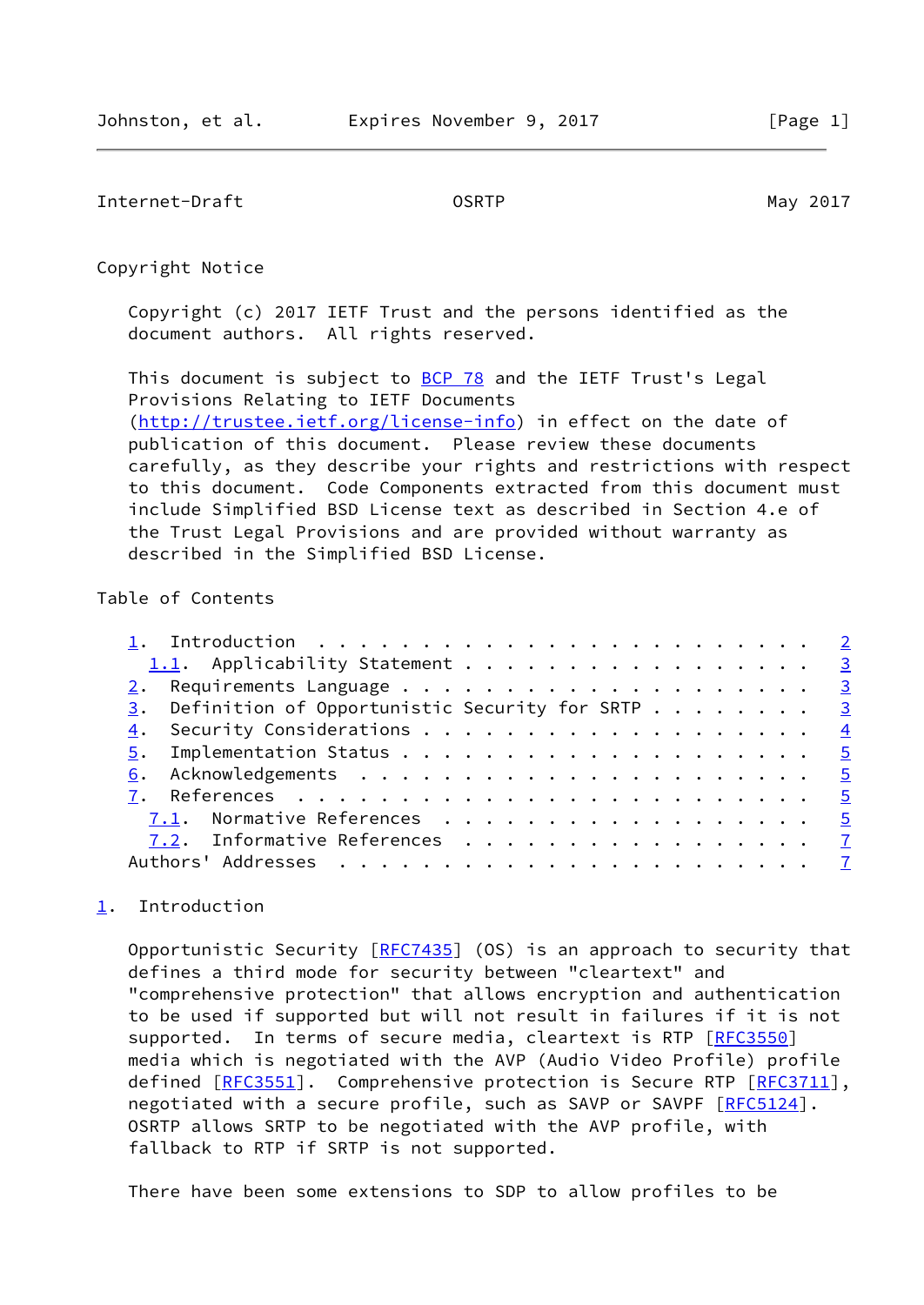negotiated such as SDP Capabilities Negotiation (capneg) [\[RFC5939](https://datatracker.ietf.org/doc/pdf/rfc5939)] . However, these approaches are complex and have very limited deployment in communication systems. Other key management protocols for SRTP have been developed which by design use OS, such as ZRTP [\[RFC6189](https://datatracker.ietf.org/doc/pdf/rfc6189)]. This approach for OSRTP is based on

| Johnston, et al. | Expires November 9, 2017 | [Page 2] |
|------------------|--------------------------|----------|
|                  |                          |          |

<span id="page-2-1"></span>Internet-Draft OSRTP May 2017

<span id="page-2-4"></span> [I-D.kaplan-mmusic-best-effort-srtp] where it was called "best effort SRTP". [\[I-D.kaplan-mmusic-best-effort-srtp\]](#page-2-4) has a full discussion of the motivation and requirements for opportunistic secure media.

 OSRTP uses the presence of SRTP keying-related attributes in an SDP offer to indicate support for opportunistic secure media. The presence of SRTP keying-related attributes in the SDP answer indicates that the other party also supports OSRTP and encrypted and authenticated media will be used. OSRTP requires no additional extensions to SDP or new attributes and is defined independently of the key agreement mechanism used. OSRTP is only usable when media is negotiated using the Offer/Answer protocol [[RFC3264\]](https://datatracker.ietf.org/doc/pdf/rfc3264).

<span id="page-2-0"></span>[1.1](#page-2-0). Applicability Statement

 OSRTP is a transitional approach that provides a migration path from unencrypted communication (RTP) to fully encrypted communication (SRTP). It is only to be used in existing deployments which are attempting to transition to fully secure communications. New applications and new deployments will not use OSRTP.

<span id="page-2-2"></span>[2](#page-2-2). Requirements Language

 The key words "MUST", "MUST NOT", "REQUIRED", "SHALL", "SHALL NOT", "SHOULD", "SHOULD NOT", "RECOMMENDED", "NOT RECOMMENDED", "MAY", and "OPTIONAL" in this document are to be interpreted as described in [RFC](https://datatracker.ietf.org/doc/pdf/rfc2119) [2119](https://datatracker.ietf.org/doc/pdf/rfc2119) [\[RFC2119](https://datatracker.ietf.org/doc/pdf/rfc2119)].

<span id="page-2-3"></span>[3](#page-2-3). Definition of Opportunistic Security for SRTP

 To indicate support for OSRTP in an SDP offer, the offerer uses the AVP profile [\[RFC3551](https://datatracker.ietf.org/doc/pdf/rfc3551)] but includes SRTP keying attributes. OSRTP is not specific to any key management technique for SRTP. For example:

If the offerer supports DTLS-SRTP key agreement [[RFC5763\]](https://datatracker.ietf.org/doc/pdf/rfc5763), then an a=fingerprint attribute will be present, or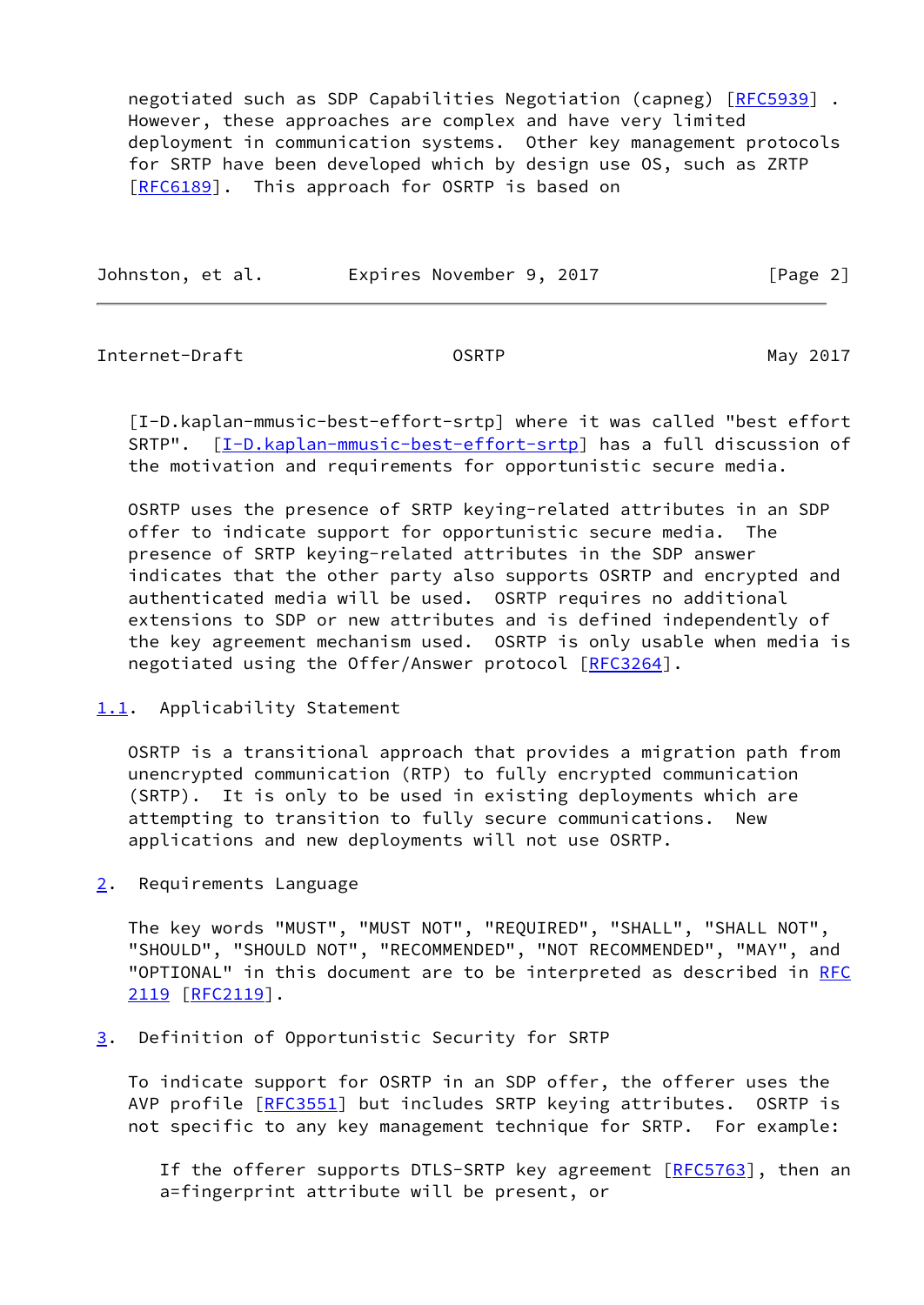If the offerer supports SDP Security Descriptions key agreement [[RFC4568\]](https://datatracker.ietf.org/doc/pdf/rfc4568), then an a=crypto attribute will be present, or

If the offerer supports ZRTP key agreement  $[REG189]$ , then an a=zrtp-hash attribute will be present.

 To accept OSRTP, an answerer receiving an offer indicating support for OSRTP generates an SDP answer containing SRTP keying attributes which match one of the keying methods in the offer. The answer MUST NOT contain attributes from more than one keying method, even if the offer contained multiple keying method attributes. The selected SRTP

| Johnston, et al. | Expires November 9, 2017 | [Page 3] |
|------------------|--------------------------|----------|
|------------------|--------------------------|----------|

<span id="page-3-1"></span>Internet-Draft **Canadian Control** OSRTP May 2017

 key management approach is followed and SRTP media is used for this session. If the SRTP key management fails for any reason, the media session MUST fail. To decline OSRTP, the answerer generates an SDP answer omitting SRTP keying attributes, and the media session proceeds with RTP with no encryption or authentication used.

 If the offerer of OSRTP receives an SDP answer which does not contain SRTP keying attributes, then the media session proceeds with RTP. If the SDP answer contains the AVP (or RTP/AVP) profile with SRTP keying attributes or the SAVP (or UDP/TLS/RTP/SAVP(F)) profile with SRTP keying attributes, then that particular SRTP key management approach is followed and SRTP media is used for this session. If the SRTP key management fails, the media session MUST fail.

 It is important to note that OSRTP makes no changes, and has no effect on media sessions in which the offer contains a secure profile of RTP, such as SAVP or SAVPF. As discussed in [\[RFC7435](https://datatracker.ietf.org/doc/pdf/rfc7435)], this is the "comprehensive protection" for media mode.

<span id="page-3-0"></span>[4](#page-3-0). Security Considerations

The security considerations of [\[RFC7435](https://datatracker.ietf.org/doc/pdf/rfc7435)] apply to OSRTP, as well as the security considerations of the particular SRTP key agreement approach used. However, the authentication requirements of a particular SRTP key agreement approach are relaxed when that key agreement is used with OSRTP. For example:

For DTLS-SRTP key agreement [\[RFC5763](https://datatracker.ietf.org/doc/pdf/rfc5763)], an authenticated signaling channel does not need to be used with OSRTP if it is not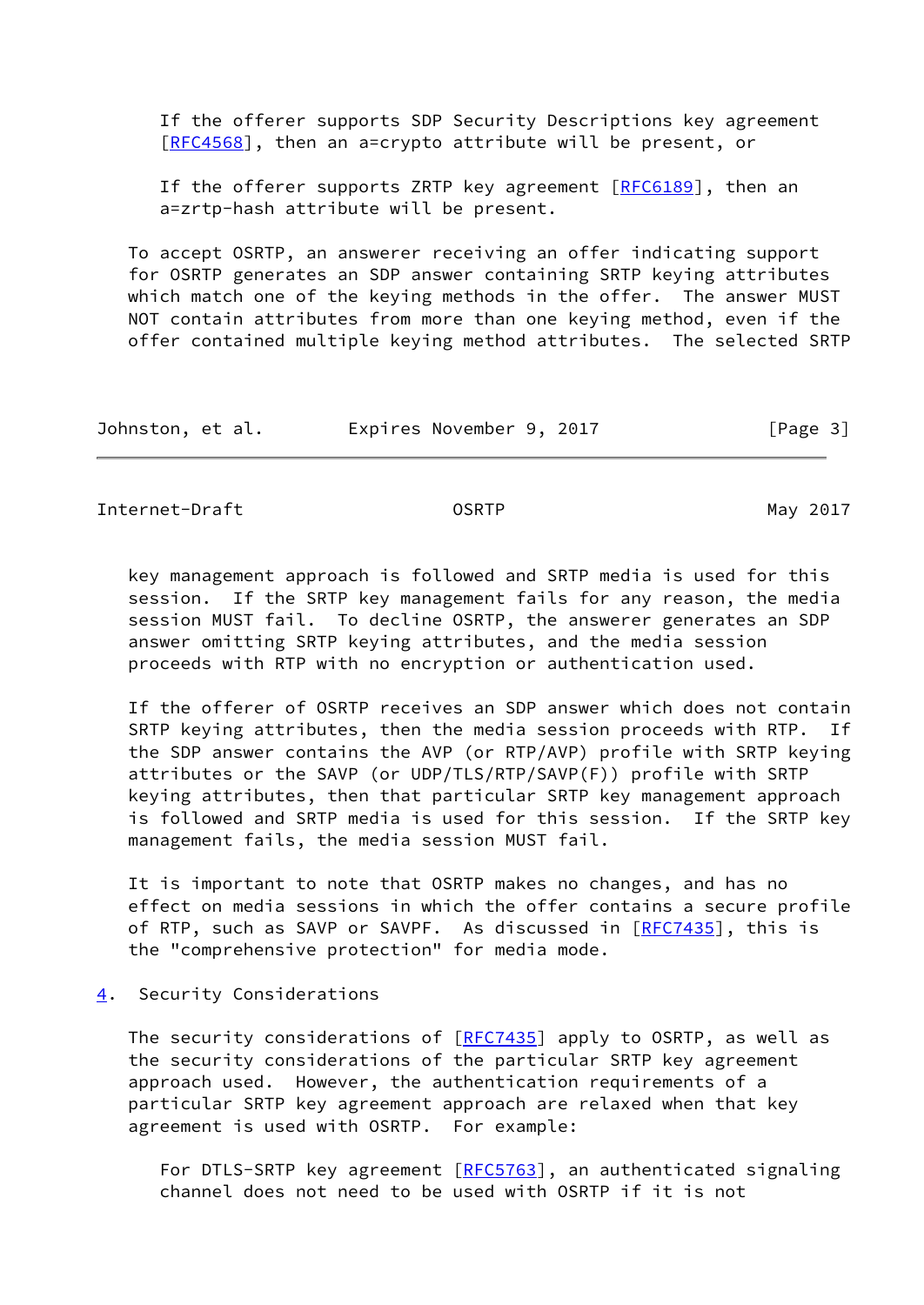available.

For SDP Security Descriptions key agreement [\[RFC4568](https://datatracker.ietf.org/doc/pdf/rfc4568)], an authenticated signaling channel does not need to be used with OSRTP if it is not available, although an encrypted signaling channel must still be used.

For ZRTP key agreement [[RFC6189](https://datatracker.ietf.org/doc/pdf/rfc6189)], the security considerations are unchanged, since ZRTP does not rely on the security of the signaling channel.

As discussed in [\[RFC7435](https://datatracker.ietf.org/doc/pdf/rfc7435)], OSRTP is used in cases where support for encryption by the other party is not known in advance, and not required. For cases where it is known that the other party supports SRTP or SRTP needs to be used, OSRTP MUST NOT be used. Instead, a secure profile of RTP is used in the offer.

Johnston, et al. **Expires November 9, 2017** [Page 4]

<span id="page-4-1"></span>Internet-Draft OSRTP May 2017

<span id="page-4-0"></span>[5](#page-4-0). Implementation Status

 Note to RFC Editor: Please remove this entire section prior to publication, including the reference to [\[RFC6982](https://datatracker.ietf.org/doc/pdf/rfc6982)].

 This section records the status of known implementations of the protocol defined by this specification at the time of posting of this Internet-Draft, and is based on a proposal described in [\[RFC6982](https://datatracker.ietf.org/doc/pdf/rfc6982)]. The description of implementations in this section is intended to assist the IETF in its decision processes in progressing drafts to RFCs. Please note that the listing of any individual implementation here does not imply endorsement by the IETF. Furthermore, no effort has been spent to verify the information presented here that was supplied by IETF contributors. This is not intended as, and must not be construed to be, a catalog of available implementations or their features. Readers are advised to note that other implementations may exist.

According to [\[RFC6982](https://datatracker.ietf.org/doc/pdf/rfc6982)], "this will allow reviewers and working groups to assign due consideration to documents that have the benefit of running code, which may serve as evidence of valuable experimentation and feedback that have made the implemented protocols more mature.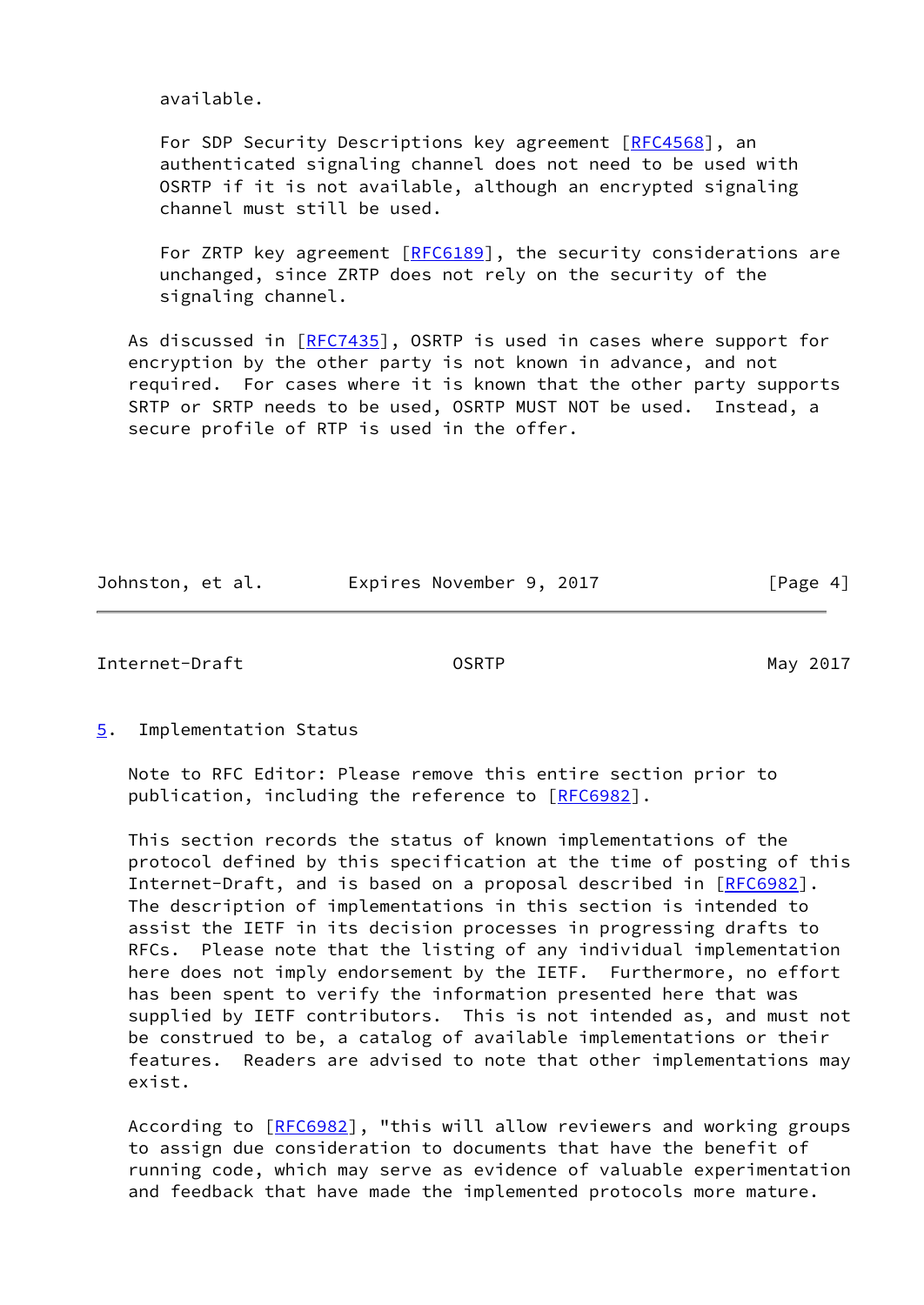It is up to the individual working groups to use this information as they see fit".

There are implementations of [\[I-D.kaplan-mmusic-best-effort-srtp\]](#page-2-4) in deployed products by Microsoft and Unify. The IMTC "Best Practices for SIP Security" document [[IMTC-SIP\]](#page-7-0) recommends this approach. The SIP Forum planned to include support in the SIPconnect 2.0 SIP trunking recommendation [\[SIPCONNECT\]](#page-7-1). There are many deployments of ZRTP [\[RFC6189](https://datatracker.ietf.org/doc/pdf/rfc6189)].

<span id="page-5-0"></span>[6](#page-5-0). Acknowledgements

 This document is dedicated to our friend and colleague Francois Audet who is greatly missed in our community. His work on improving security in SIP and RTP provided the foundation for this work.

 Thanks to Eric Rescorla, Martin Thomson, and Richard Barnes for their comments.

- <span id="page-5-1"></span>[7](#page-5-1). References
- <span id="page-5-2"></span>[7.1](#page-5-2). Normative References

| Johnston, et al. | Expires November 9, 2017 | [Page 5] |
|------------------|--------------------------|----------|

Internet-Draft **Contract COSRTP** COSRTP May 2017

- [RFC2119] Bradner, S., "Key words for use in RFCs to Indicate Requirement Levels", [BCP 14](https://datatracker.ietf.org/doc/pdf/bcp14), [RFC 2119](https://datatracker.ietf.org/doc/pdf/rfc2119), DOI 10.17487/RFC2119, March 1997, <<http://www.rfc-editor.org/info/rfc2119>>.
- [RFC3264] Rosenberg, J. and H. Schulzrinne, "An Offer/Answer Model with Session Description Protocol (SDP)", [RFC 3264](https://datatracker.ietf.org/doc/pdf/rfc3264), DOI 10.17487/RFC3264, June 2002, <<http://www.rfc-editor.org/info/rfc3264>>.
- [RFC3550] Schulzrinne, H., Casner, S., Frederick, R., and V. Jacobson, "RTP: A Transport Protocol for Real-Time Applications", STD 64, [RFC 3550](https://datatracker.ietf.org/doc/pdf/rfc3550), DOI 10.17487/RFC3550, July 2003, <<http://www.rfc-editor.org/info/rfc3550>>.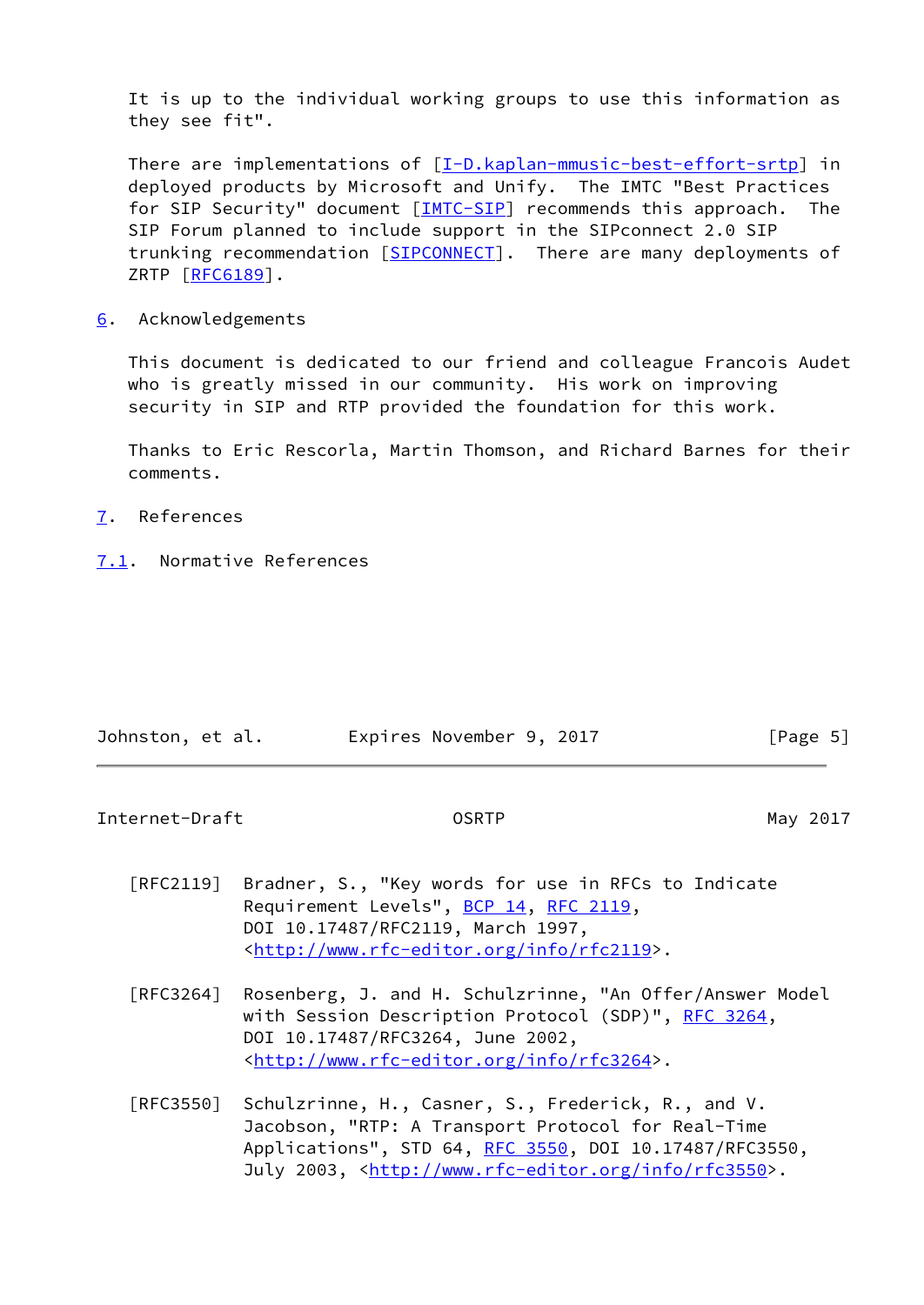- [RFC3551] Schulzrinne, H. and S. Casner, "RTP Profile for Audio and Video Conferences with Minimal Control", STD 65, [RFC 3551,](https://datatracker.ietf.org/doc/pdf/rfc3551) DOI 10.17487/RFC3551, July 2003, <<http://www.rfc-editor.org/info/rfc3551>>.
- [RFC3711] Baugher, M., McGrew, D., Naslund, M., Carrara, E., and K. Norrman, "The Secure Real-time Transport Protocol (SRTP)", [RFC 3711,](https://datatracker.ietf.org/doc/pdf/rfc3711) DOI 10.17487/RFC3711, March 2004, <<http://www.rfc-editor.org/info/rfc3711>>.
- [RFC4568] Andreasen, F., Baugher, M., and D. Wing, "Session Description Protocol (SDP) Security Descriptions for Media Streams", [RFC 4568](https://datatracker.ietf.org/doc/pdf/rfc4568), DOI 10.17487/RFC4568, July 2006, <<http://www.rfc-editor.org/info/rfc4568>>.
- [RFC5124] Ott, J. and E. Carrara, "Extended Secure RTP Profile for Real-time Transport Control Protocol (RTCP)-Based Feedback (RTP/SAVPF)", [RFC 5124](https://datatracker.ietf.org/doc/pdf/rfc5124), DOI 10.17487/RFC5124, February 2008, [<http://www.rfc-editor.org/info/rfc5124](http://www.rfc-editor.org/info/rfc5124)>.
- [RFC5763] Fischl, J., Tschofenig, H., and E. Rescorla, "Framework for Establishing a Secure Real-time Transport Protocol (SRTP) Security Context Using Datagram Transport Layer Security (DTLS)", [RFC 5763](https://datatracker.ietf.org/doc/pdf/rfc5763), DOI 10.17487/RFC5763, May 2010, [<http://www.rfc-editor.org/info/rfc5763](http://www.rfc-editor.org/info/rfc5763)>.
- [RFC6189] Zimmermann, P., Johnston, A., Ed., and J. Callas, "ZRTP: Media Path Key Agreement for Unicast Secure RTP", [RFC 6189,](https://datatracker.ietf.org/doc/pdf/rfc6189) DOI 10.17487/RFC6189, April 2011, <<http://www.rfc-editor.org/info/rfc6189>>.

| Johnston, et al. |  | Expires November 9, 2017 |  |  | [Page 6] |  |
|------------------|--|--------------------------|--|--|----------|--|
|------------------|--|--------------------------|--|--|----------|--|

<span id="page-6-1"></span>Internet-Draft OSRTP May 2017

 [RFC7435] Dukhovni, V., "Opportunistic Security: Some Protection Most of the Time", [RFC 7435](https://datatracker.ietf.org/doc/pdf/rfc7435), DOI 10.17487/RFC7435, December 2014, <<http://www.rfc-editor.org/info/rfc7435>>.

<span id="page-6-0"></span>[7.2](#page-6-0). Informative References

 [I-D.kaplan-mmusic-best-effort-srtp] Audet, F. and H. Kaplan, "Session Description Protocol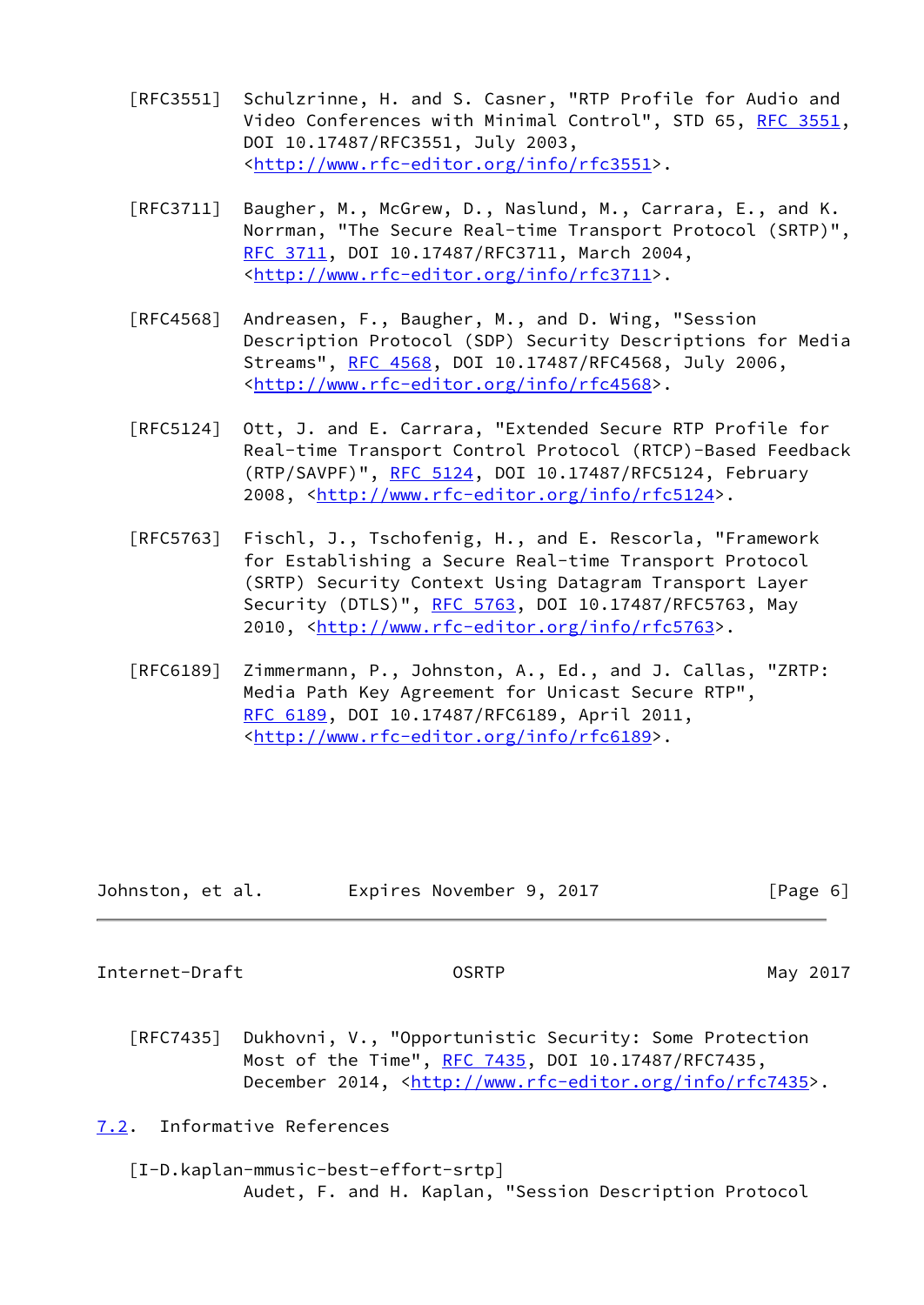(SDP) Offer/Answer Negotiation For Best-Effort Secure Real-Time Transport Protocol", [draft-kaplan-mmusic-best](https://datatracker.ietf.org/doc/pdf/draft-kaplan-mmusic-best-effort-srtp-01) [effort-srtp-01](https://datatracker.ietf.org/doc/pdf/draft-kaplan-mmusic-best-effort-srtp-01) (work in progress), October 2006.

<span id="page-7-0"></span>[IMTC-SIP]

 "Best Practices for SIP Security", IMTC SIP Parity Group<http://www.imtc.org/uc/sip-parity-activity-group/>, 2011, [<http://www.imtc.org](http://www.imtc.org)>.

- [RFC5939] Andreasen, F., "Session Description Protocol (SDP) Capability Negotiation", [RFC 5939,](https://datatracker.ietf.org/doc/pdf/rfc5939) DOI 10.17487/RFC5939, September 2010, <<http://www.rfc-editor.org/info/rfc5939>>.
- [RFC6982] Sheffer, Y. and A. Farrel, "Improving Awareness of Running Code: The Implementation Status Section", [RFC 6982](https://datatracker.ietf.org/doc/pdf/rfc6982), DOI 10.17487/RFC6982, July 2013, <<http://www.rfc-editor.org/info/rfc6982>>.

## <span id="page-7-1"></span>[SIPCONNECT]

 "SIP-PBX / Service Provider Interoperability SIPconnect 2.0 - Technical Recommendation", SIP Forum [http://www.sipf](http://www.sipforum.org/component/option) [orum.org/component/option,](http://www.sipforum.org/component/option)com\_docman/task,doc\_download/ gid,838/Itemid,261/, 2017, <<http://www.sipforum.org>>.

Authors' Addresses

 Alan Johnston Unaffiliated Bellevue, WA USA

Email: alan.b.johnston@gmail.com

Johnston, et al. **Expires November 9, 2017**[Page 7]

Internet-Draft OSRTP May 2017

Bernard Aboba